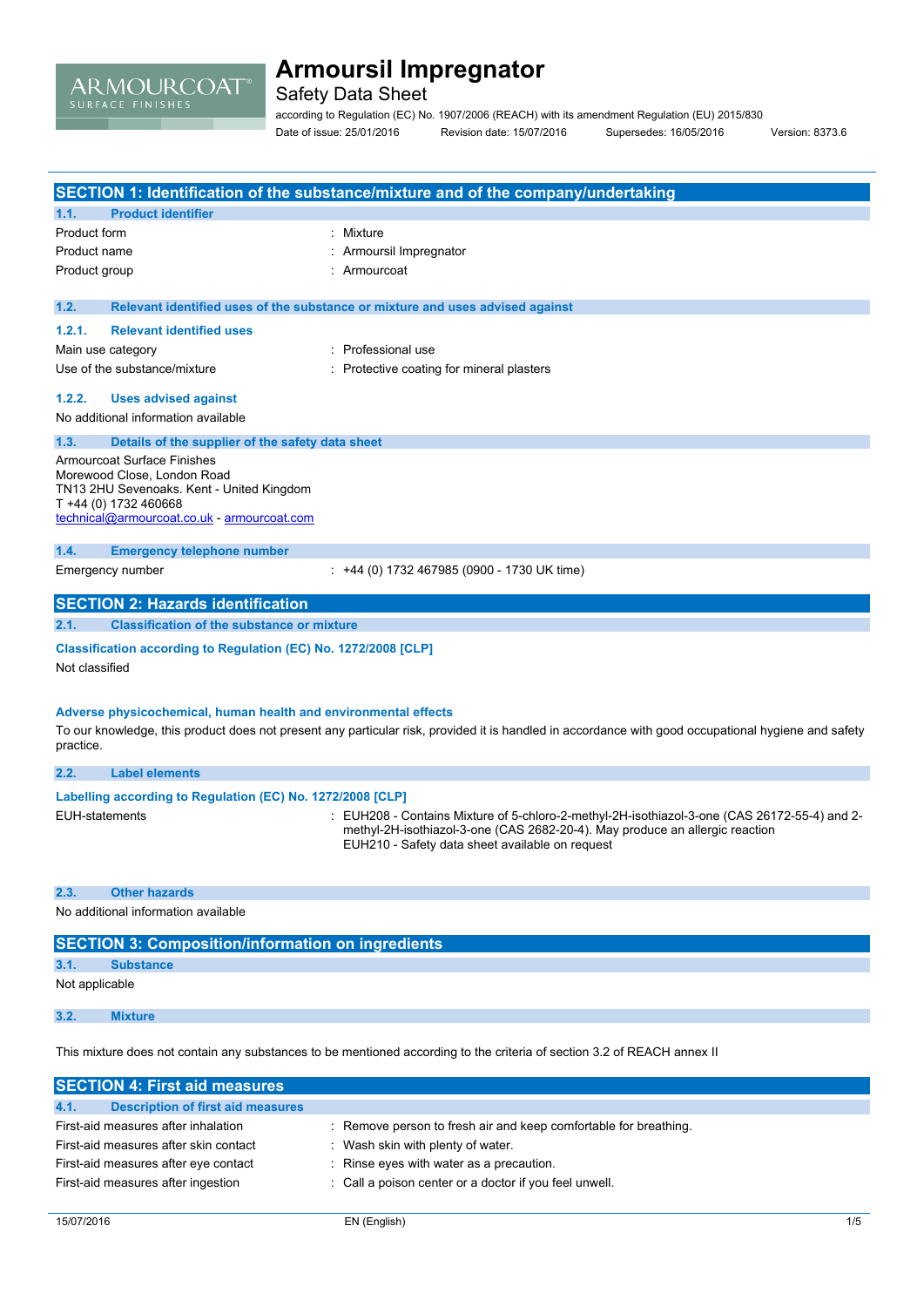Safety Data Sheet

according to Regulation (EC) No. 1907/2006 (REACH) with its amendment Regulation (EU) 2015/830

| 4.2.<br>Most important symptoms and effects, both acute and delayed  |                                                                                                                                                              |
|----------------------------------------------------------------------|--------------------------------------------------------------------------------------------------------------------------------------------------------------|
| No additional information available                                  |                                                                                                                                                              |
| 4.3.                                                                 | Indication of any immediate medical attention and special treatment needed                                                                                   |
| Treat symptomatically.                                               |                                                                                                                                                              |
| <b>SECTION 5: Firefighting measures</b>                              |                                                                                                                                                              |
| 5.1.<br><b>Extinguishing media</b>                                   |                                                                                                                                                              |
| Suitable extinguishing media                                         | : Water spray. Dry powder. Foam. Carbon dioxide.                                                                                                             |
| 5.2.<br>Special hazards arising from the substance or mixture        |                                                                                                                                                              |
| Hazardous decomposition products in case of<br>fire                  | : Toxic fumes may be released.                                                                                                                               |
| 5.3.<br><b>Advice for firefighters</b>                               |                                                                                                                                                              |
| Protection during firefighting                                       | Do not attempt to take action without suitable protective equipment. Self-contained breathing<br>apparatus. Complete protective clothing.                    |
| <b>SECTION 6: Accidental release measures</b>                        |                                                                                                                                                              |
| 6.1.                                                                 | Personal precautions, protective equipment and emergency procedures                                                                                          |
| 6.1.1.<br>For non-emergency personnel                                |                                                                                                                                                              |
| <b>Emergency procedures</b>                                          | : Ventilate spillage area.                                                                                                                                   |
| 6.1.2.<br>For emergency responders                                   |                                                                                                                                                              |
| Protective equipment                                                 | Do not attempt to take action without suitable protective equipment. For further information<br>refer to section 8: "Exposure controls/personal protection". |
| <b>Environmental precautions</b><br>6.2.                             |                                                                                                                                                              |
| Avoid release to the environment.                                    |                                                                                                                                                              |
| Methods and material for containment and cleaning up<br>6.3.         |                                                                                                                                                              |
| Methods for cleaning up                                              | : Take up liquid spill into absorbent material.                                                                                                              |
| Other information                                                    | Dispose of materials or solid residues at an authorized site.                                                                                                |
| <b>Reference to other sections</b><br>6.4.                           |                                                                                                                                                              |
| For further information refer to section 13.                         |                                                                                                                                                              |
| <b>SECTION 7: Handling and storage</b>                               |                                                                                                                                                              |
| 7.1.<br><b>Precautions for safe handling</b>                         |                                                                                                                                                              |
| Precautions for safe handling                                        | Ensure good ventilation of the work station. Wear personal protective equipment.                                                                             |
| Hygiene measures                                                     | Do not eat, drink or smoke when using this product. Always wash hands after handling the<br>product.                                                         |
| 7.2.<br>Conditions for safe storage, including any incompatibilities |                                                                                                                                                              |
| Storage conditions                                                   | : Store in a well-ventilated place. Keep cool.                                                                                                               |
| <b>Specific end use(s)</b><br>7.3.                                   |                                                                                                                                                              |
| No additional information available                                  |                                                                                                                                                              |
| <b>SECTION 8: Exposure controls/personal protection</b>              |                                                                                                                                                              |
| <b>Control parameters</b><br>8.1.                                    |                                                                                                                                                              |
| No additional information available                                  |                                                                                                                                                              |

| 8.2.<br><b>Exposure controls</b> |                                                                            |
|----------------------------------|----------------------------------------------------------------------------|
| Appropriate engineering controls | : Ensure good ventilation of the work station.                             |
| Hand protection                  | : Protective gloves                                                        |
| Eye protection                   | Safety glasses                                                             |
| Skin and body protection         | : Wear suitable protective clothing                                        |
| Respiratory protection           | : In case of insufficient ventilation, wear suitable respiratory equipment |
| Environmental exposure controls  | : Avoid release to the environment.                                        |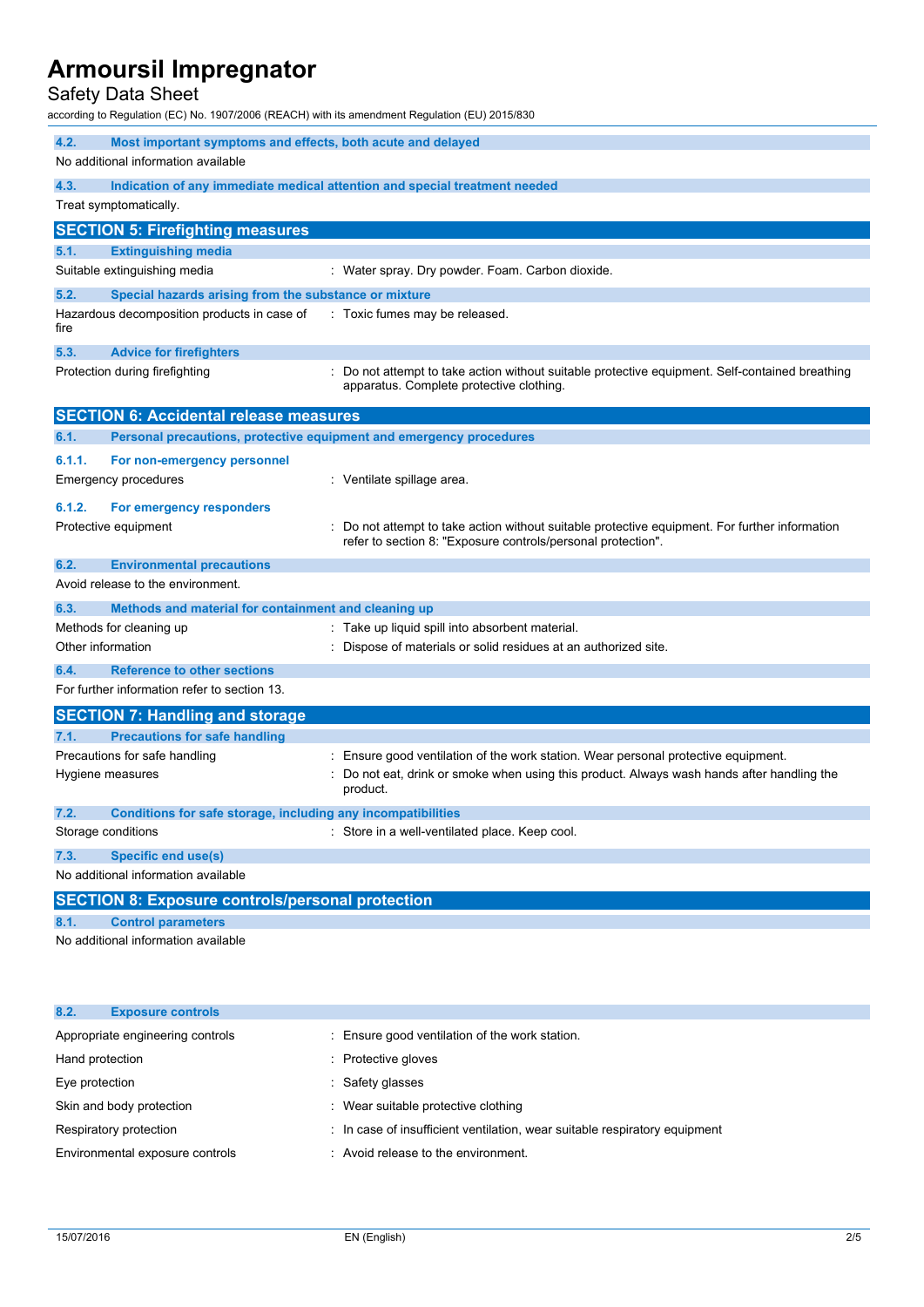## Safety Data Sheet

according to Regulation (EC) No. 1907/2006 (REACH) with its amendment Regulation (EU) 2015/830

| <b>SECTION 9: Physical and chemical properties</b>            |                                    |  |  |  |
|---------------------------------------------------------------|------------------------------------|--|--|--|
| 9.1.<br>Information on basic physical and chemical properties |                                    |  |  |  |
| Physical state                                                | : Liquid                           |  |  |  |
| Colour                                                        | : White.                           |  |  |  |
| Odour                                                         | slight.                            |  |  |  |
| Odour threshold                                               | : No data available                |  |  |  |
| pH                                                            | : No data available                |  |  |  |
| Relative evaporation rate (butylacetate=1)                    | : No data available                |  |  |  |
| Melting point                                                 | : Not applicable                   |  |  |  |
| Freezing point                                                | : No data available                |  |  |  |
| Boiling point                                                 | : No data available                |  |  |  |
| Flash point                                                   | $\cdot$ 70 °C                      |  |  |  |
| Auto-ignition temperature                                     | : $395 °C$                         |  |  |  |
| Decomposition temperature                                     | : No data available                |  |  |  |
| Flammability (solid, gas)                                     | : Not applicable                   |  |  |  |
| Vapour pressure                                               | : No data available                |  |  |  |
| Relative vapour density at 20 °C                              | No data available                  |  |  |  |
| Relative density                                              | No data available                  |  |  |  |
| Solubility                                                    | Water: Completely miscible at 20°C |  |  |  |
| Log Pow                                                       | No data available                  |  |  |  |
| Viscosity, kinematic                                          | No data available                  |  |  |  |
| Viscosity, dynamic                                            | : No data available                |  |  |  |
| <b>Explosive properties</b>                                   | No data available                  |  |  |  |
| Oxidising properties                                          | No data available                  |  |  |  |
| <b>Explosive limits</b>                                       | : No data available                |  |  |  |

### **9.2. Other information**

No additional information available

| <b>SECTION 10: Stability and reactivity</b>                                        |
|------------------------------------------------------------------------------------|
| 10.1.<br><b>Reactivity</b>                                                         |
| The product is non-reactive under normal conditions of use, storage and transport. |
| 10.2.<br><b>Chemical stability</b>                                                 |
| Stable under normal conditions.                                                    |
| <b>Possibility of hazardous reactions</b><br>10.3.                                 |
| No dangerous reactions known under normal conditions of use.                       |
| <b>Conditions to avoid</b><br>10.4.                                                |
| None under recommended storage and handling conditions (see section 7).            |
| <b>Incompatible materials</b><br>10.5.                                             |
| No additional information available                                                |
| 10.6.<br><b>Hazardous decomposition products</b>                                   |

Under normal conditions of storage and use, hazardous decomposition products should not be produced.

| <b>SECTION 11: Toxicological information</b> |                                                  |  |                  |
|----------------------------------------------|--------------------------------------------------|--|------------------|
| 11.1.                                        | Information on toxicological effects             |  |                  |
| Acute toxicity                               |                                                  |  | : Not classified |
|                                              | Skin corrosion/irritation                        |  | : Not classified |
|                                              | Serious eye damage/irritation                    |  | : Not classified |
|                                              | Respiratory or skin sensitisation                |  | : Not classified |
|                                              | Germ cell mutagenicity                           |  | : Not classified |
| Carcinogenicity                              |                                                  |  | : Not classified |
|                                              | Reproductive toxicity                            |  | : Not classified |
|                                              | Specific target organ toxicity (single exposure) |  | : Not classified |
| exposure)                                    | Specific target organ toxicity (repeated         |  | : Not classified |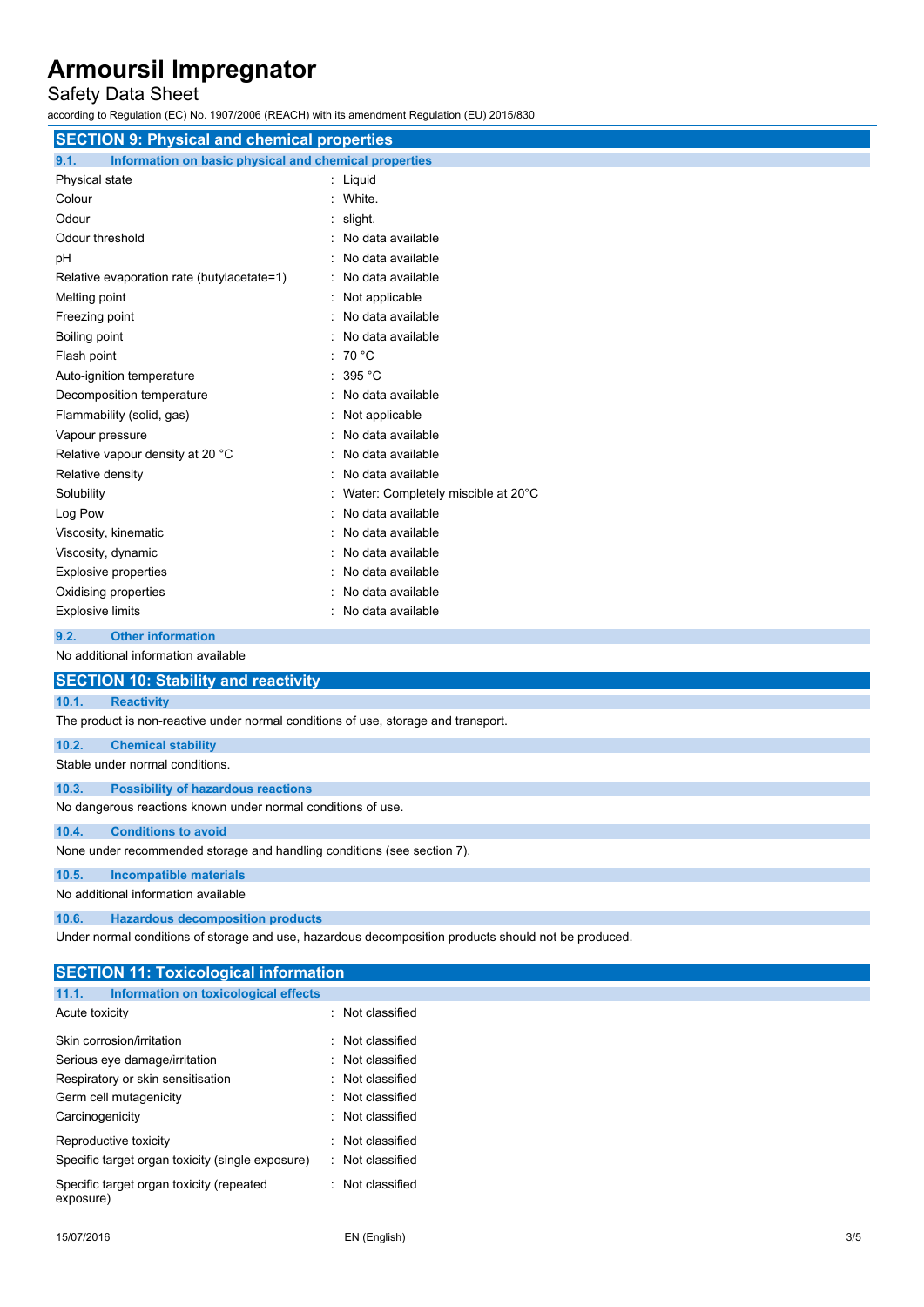Safety Data Sheet

according to Regulation (EC) No. 1907/2006 (REACH) with its amendment Regulation (EU) 2015/830

| Aspiration hazard                                                                | : Not classified                                                                                                         |
|----------------------------------------------------------------------------------|--------------------------------------------------------------------------------------------------------------------------|
| <b>SECTION 12: Ecological information</b>                                        |                                                                                                                          |
| 12.1.<br><b>Toxicity</b>                                                         |                                                                                                                          |
| Ecology - general                                                                | The product is not considered harmful to aquatic organisms nor to cause long-term adverse<br>effects in the environment. |
| 12.2.<br><b>Persistence and degradability</b>                                    |                                                                                                                          |
| No additional information available                                              |                                                                                                                          |
| 12.3.<br><b>Bioaccumulative potential</b><br>No additional information available |                                                                                                                          |
| 12.4.<br><b>Mobility in soil</b>                                                 |                                                                                                                          |
| No additional information available                                              |                                                                                                                          |
| 12.5.<br><b>Results of PBT and vPvB assessment</b>                               |                                                                                                                          |
| No additional information available                                              |                                                                                                                          |
| <b>Other adverse effects</b><br>12.6.                                            |                                                                                                                          |
| No additional information available                                              |                                                                                                                          |
| <b>SECTION 13: Disposal considerations</b>                                       |                                                                                                                          |
| 13.1.<br><b>Waste treatment methods</b><br>Waste treatment methods               |                                                                                                                          |
|                                                                                  | : Dispose of contents/container in accordance with licensed collector's sorting instructions.                            |
| <b>SECTION 14: Transport information</b>                                         |                                                                                                                          |
| In accordance with ADR / RID / IMDG / IATA / ADN                                 |                                                                                                                          |
| 14.1.<br><b>UN number</b>                                                        |                                                                                                                          |
| UN-No. (ADR)                                                                     | Not applicable<br>t.                                                                                                     |
| UN-No. (IMDG)                                                                    | Not applicable                                                                                                           |
| UN-No. (IATA)<br>UN-No. (RID)                                                    | Not applicable<br>Not applicable                                                                                         |
| 14.2.<br><b>UN proper shipping name</b>                                          |                                                                                                                          |
| Proper Shipping Name (ADR)                                                       | Not applicable                                                                                                           |
| Proper Shipping Name (IMDG)                                                      | Not applicable                                                                                                           |
| Proper Shipping Name (IATA)                                                      | Not applicable                                                                                                           |
| Proper Shipping Name (RID)                                                       | : Not applicable                                                                                                         |
| 14.3.<br><b>Transport hazard class(es)</b>                                       |                                                                                                                          |
| ADR                                                                              |                                                                                                                          |
| Transport hazard class(es) (ADR)                                                 | : Not applicable                                                                                                         |
| <b>IMDG</b>                                                                      |                                                                                                                          |
| Transport hazard class(es) (IMDG)                                                | : Not applicable                                                                                                         |
|                                                                                  |                                                                                                                          |
| <b>IATA</b><br>Transport hazard class(es) (IATA)                                 | : Not applicable                                                                                                         |
|                                                                                  |                                                                                                                          |
| <b>RID</b>                                                                       |                                                                                                                          |
| Transport hazard class(es) (RID)                                                 | : Not applicable                                                                                                         |
| 14.4.<br><b>Packing group</b>                                                    |                                                                                                                          |
| Packing group (ADR)                                                              | : Not applicable                                                                                                         |
| Packing group (IMDG)                                                             | Not applicable                                                                                                           |
| Packing group (IATA)                                                             | Not applicable                                                                                                           |
| Packing group (RID)                                                              | : Not applicable                                                                                                         |
| 14.5.<br><b>Environmental hazards</b>                                            |                                                                                                                          |
| Dangerous for the environment                                                    | : No                                                                                                                     |
| Marine pollutant<br>Other information                                            | No                                                                                                                       |
|                                                                                  | No supplementary information available                                                                                   |